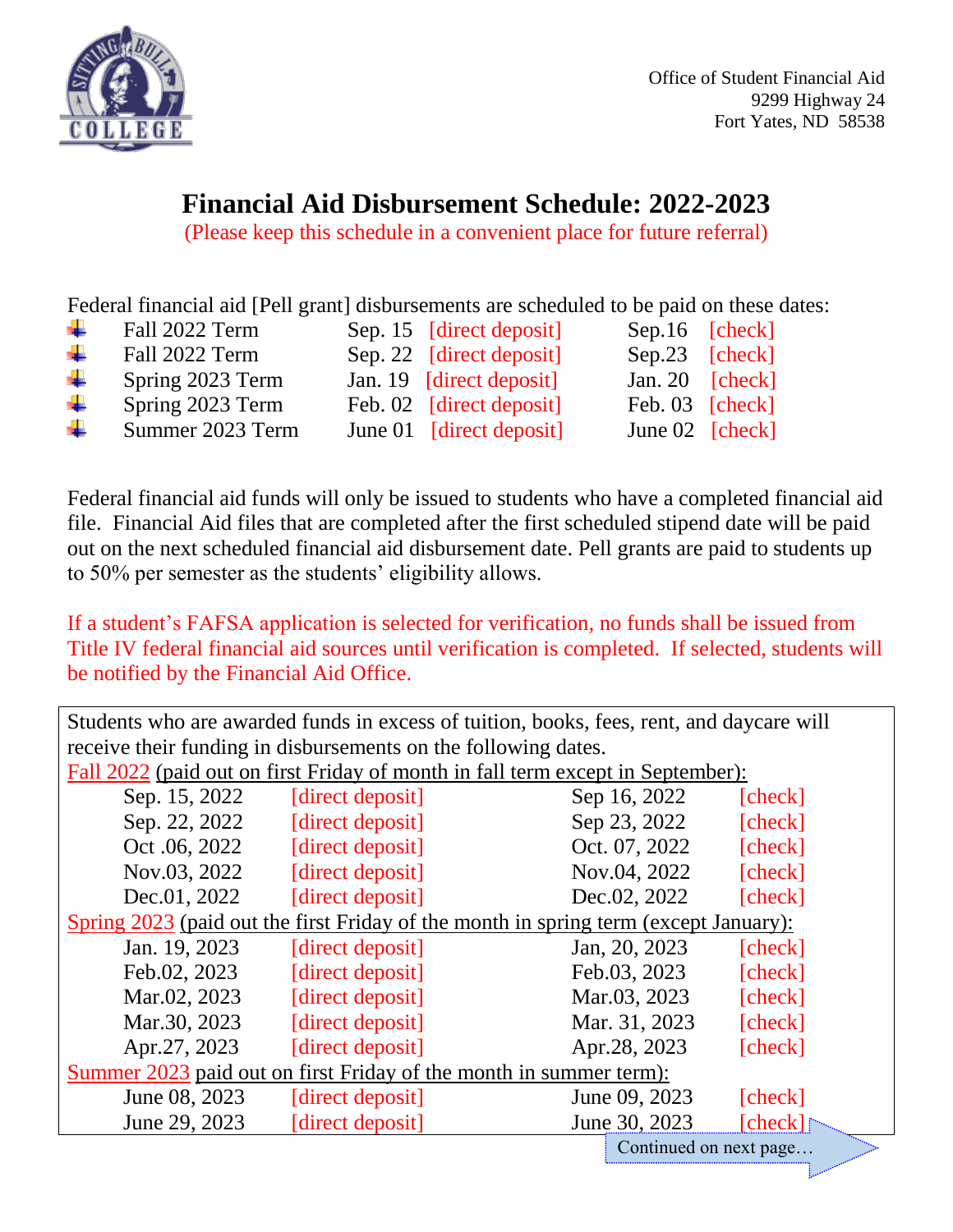Financial aid disbursements may be issued to students as a debit on their SBC Mazaska debit Master Card or on their personal bank account debit card. Funds are sent to the bank on the date listed as [direct deposit]. Depending upon your bank you may see the funds on the day listed or the next day. If a student prefers not to use a debit card, their financial aid will be disbursed in a check. Checks are mailed on the date listed as [check]. Please make sure that you have listed a valid mailing address on your registration form.

An ATM machine is available at the Fort Yates campus in the Student Services Department. More information is included in the Financial Aid Section of the current SBC Bulletin. Brochures are also available at the Financial Aid Office in Fort Yates.

Attendance will be verified before financial aid disbursements are authorized. Funds may be withheld from any student who has not attended class during the two weeks prior to the disbursement date.

- ~ If there is an issue with a student's attendance, the debit card will not be uploaded. Checks will be issued but will not be mailed to the student.
- ~ The student will be required to meet with the academic or career counselor prior to picking up their disbursement check on or after the disbursement date.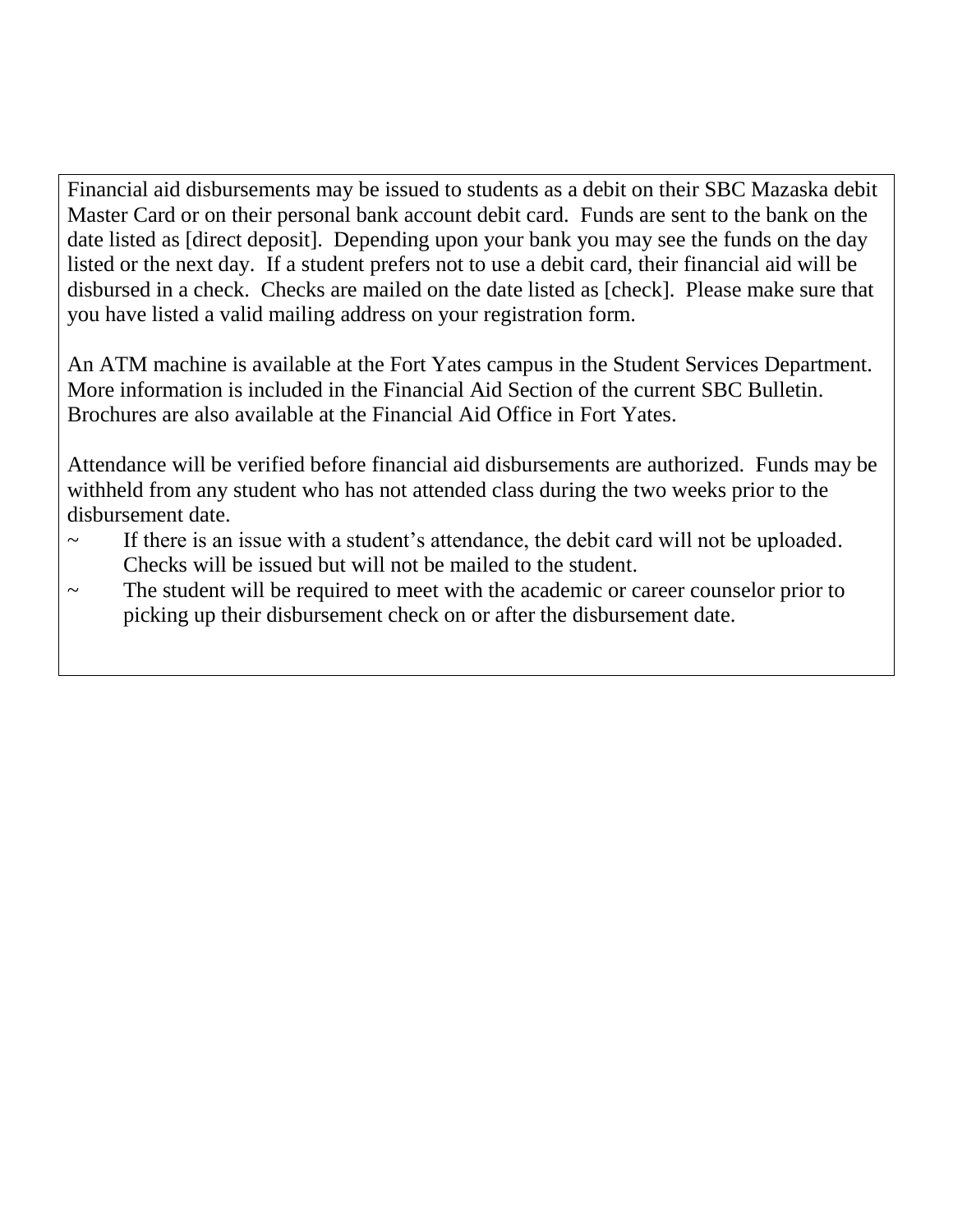## Disbursement Policy continued:

Important message to you: Federal Pell grant program requires that you attend all of your classes to qualify for the payment.For example, if enrolled full-time (12 or more credit hours), you are required to attend at least 12 credit hours to qualify for the payment.

Student grades are reviewed by the Financial Aid Director at the end of each semester to determine whether a student is meeting satisfactory academic progress [SAP] standards toward meeting the declared major.

A student may be required to repay federal financial aid funds if any of the following situations occur prior to the completion of 60.01% of the semester:

- 1) It is determined that the student did not attend all the classes for which paid;
- 2) It is determined that the student officially withdrew from all classes; or
- 3) It is determined that the student quit attending classes without officially withdrawing from college.

SBC monitors attendance every 2 weeks. Adjustments to Pell will be made if a student quits attending class.

If the student is considering withdrawing from classes, it is recommended they visit with the Financial Aid Director to determine how it will affect future financial aid eligibility.

Financial aid awards will be paid on the following expenses before funds are issued to the student.

÷. Current term tuition, books, and fees expenses.

SBC shall grant an extension of credit to students to purchase their books from the SBC Bookstore. Students may choose not to utilize this option and must notify the financial aid office in writing at least one month prior to the start of the term. These students may receive excess federal financial aid to purchase their books somewhere else if they have attended all their classes by the end of the first week of school.

- ÷ Current term housing fees and rent (if living in student housing or in the efficiency apartment or dorm.)
- Current term daycare expenses as authorized by the student.
- ÷ If a student owes SBC for prior-year expenses, up to \$200 per year will be taken from Excess federal financial aid funds (Pell or SEOG) and used to pay on the prior-year debt to SBC.

Federal Work-Study jobs (\$12.00 per hour) will be available on campus. Students do not earn benefits. Job announcements will be posted in all campus sites in mid-August and mid-December. Jobs are available at the library, bookstore, food pantry, day-care center, science lab, education department, and visitor center.